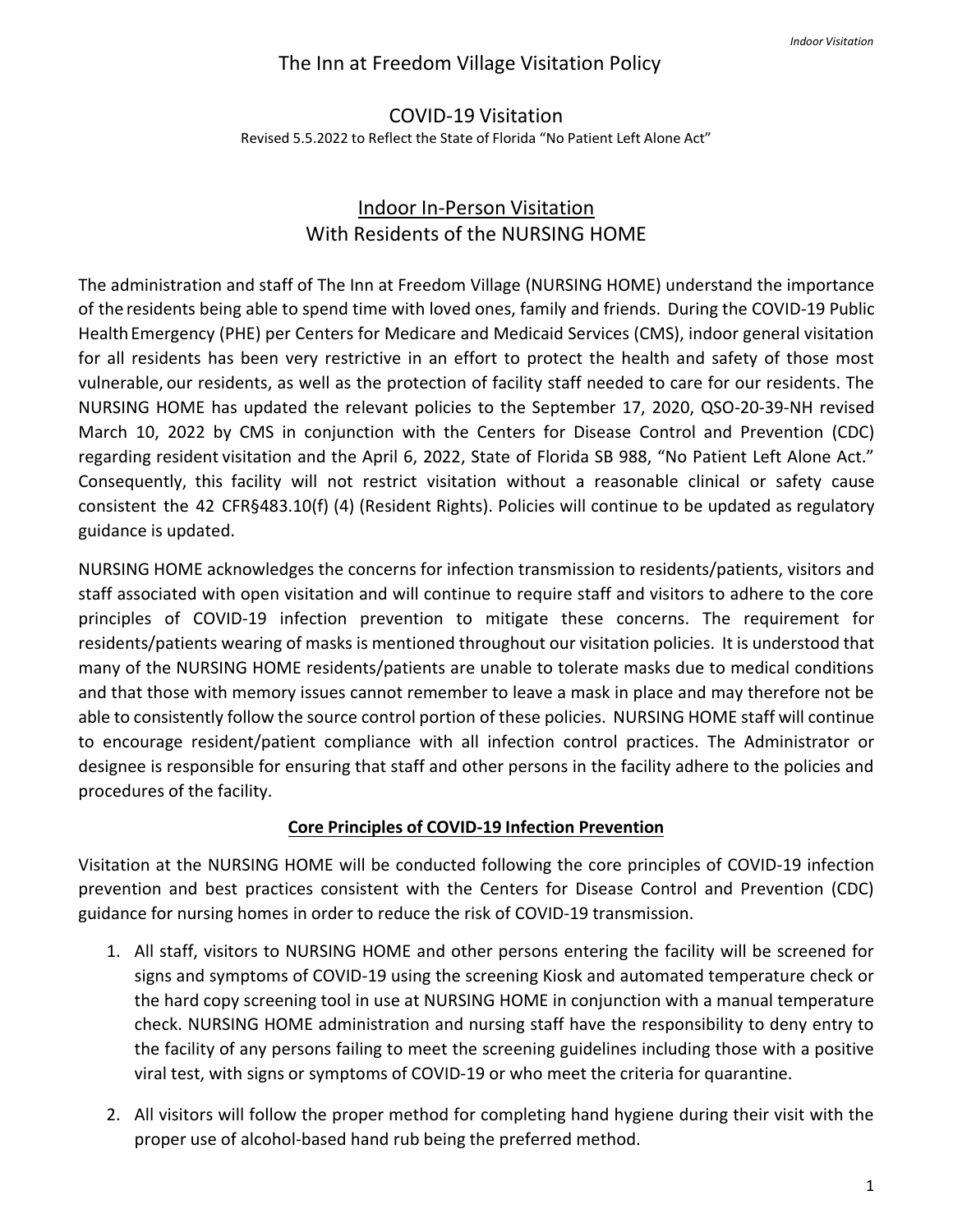- 3. All visitors must wear a face covering or mask covering their mouth and nose at all times when entering the facility, while inside the facility's common areas and when around any NURSING HOME staff and other residents.
- 4. All visitors will adhere to the CDC Guidance for physical distancing of at least 6 feet from staff and other NURSING HOME residents during their visit.
- 5. Instructional signage with source control information for visitors and staff will be placed throughout the facility.
- 6. Visitor education will be provided on COVID-19 signs and symptoms, NURSING HOME infection control precautions, required use of face coverings, hand hygiene, proper entrance and exits to use when arriving and departing the facility and the routes to designated areas.
- 7. The NURSING HOME will clean and disinfect high-frequency touched surfaces often and will clean and disinfect the designated visitation areas after visits.
- 8. Staff will appropriately use and wear PPE.
- 9. Effective cohorting of residents will be followed at NURSING HOME, (e.g., having separate areas dedicated for COVID-19 care and a separate transition area for new admissions).
- 10. Resident and staff testing will be conducted as required at 42CFR 483.80(h). (See QSO-20-38-NH)

## **Indoor In-Person Visitation**

The NURSING HOME (NURSING HOME) will facilitate in-person indoor visitation for all residents/patients as permitted under the applicable CMS regulations and the April 6, 2022, State of Florida, SB 988, "No Patient Left Alone Act." NURSING HOME residents/patients may receive visitors of their choosing at the time of their choosing in a manner that does not place other residents at risk or impose on the rights of another resident.

- 1. Visitors to NURSING HOME residents/patients are not required to schedule a visit appointment in order to spend time with a resident/patient for a routine visit.
- 2. The NURSING HOME has placed no limit on the length of visits, the frequency of visits or the number of visitors an individual resident/patient may have at one time. In an effort to ensure that physical distancing is maintained in adherence to the COVID-19 principles of infection prevention, large gatherings with a large number of visitors in the same place at the same time will be avoided unless a venue suitable to maintain the required physical distancing is available.
- 3. Outdoor visits are a preferred venue for residents/patients and visitors who are unvaccinated for the protection of the other facility residents/patients but are not mandatory.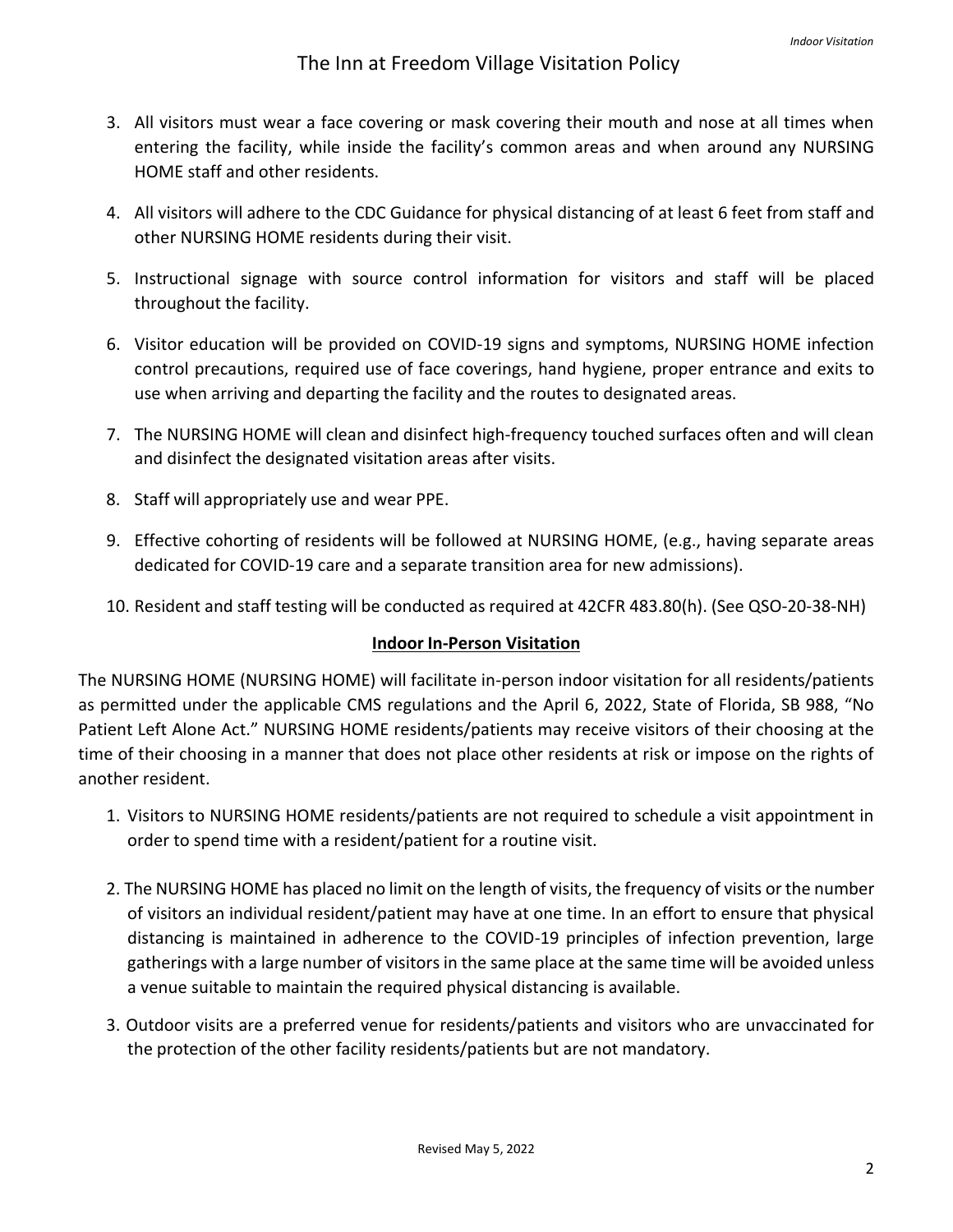- 4. Visits may take place for residents/patients in their room unless they share the room with a roommate who is unvaccinated or is immunocompromised. In that case, the visit will take place in a designated visiting area other than in the resident's room.
- 5. Visitors will not be allowed to wander through the facility. They must go directly to their designated visitation area or resident's room after completing the COVID-19 screening and must leave the facility promptly at the end of the visit via the appropriate exit route.
- 6. The staff of NURSING HOME values and honors the rights of the resident/patient to deny consent for a visit at any time and will assist the resident/patient as needed in such circumstances.
- 7. As per the CDC Core Principles of COVID-19 Infection Prevention, source control (masking) and physical distancing will be observed by visitors based on the NURSING HOME'S County level of community transmission rate as indicated in the CDC's COVID online Data Tracker-County View.
	- a. The CDC Core Principles recommend:
		- i. When NURSING HOME County's level of community transmission rate issubstantial or high, residents/patients and visitors should wear face masks and practice physical distancing at all times regardless of vaccination status.
		- ii. When NURSING HOME County's level of community transmission rate is low to moderate residents/patients and visitors are recommended to wear face masks and practice physical distancing especially if either the resident or the visitor is not upto-date with all recommended COVID-19 vaccine doses. If both the resident/patient and visitor are up-to-date with all recommended COVID-19 vaccine doses and neither one is at risk for severe disease, both may choose to remove face masks and forego physical distancing during the visit.
	- b. Residents, regardless of vaccination status, can choose not to wear face coverings or masks when other residents are not present and have close contact (including touch) with their visitor. Residents (or their representative) and their visitors, who are not up-to-date with all recommended COVID-19 vaccine doses, will be advised of the risks of physical contact prior to the visit.
	- c. The April 6, 2022, Florida State "No Patient Left Alone Act" SB 988 mandates that consensual physical contact between a resident/patient and the visitor must be allowed.
- 8. All visitors regardless of vaccination status must wear face masks and maintain physical distancing of at least six feet from all staff and other residents while in the facility.
- 9. For the protection of residents/patients and staff, visitors who violate the Core Principles of COVID-19 Infection Prevention and the NURSING HOME policies and procedures after being educated, will be asked to leave the facility and in-person visitation will be suspended for the specific visitor.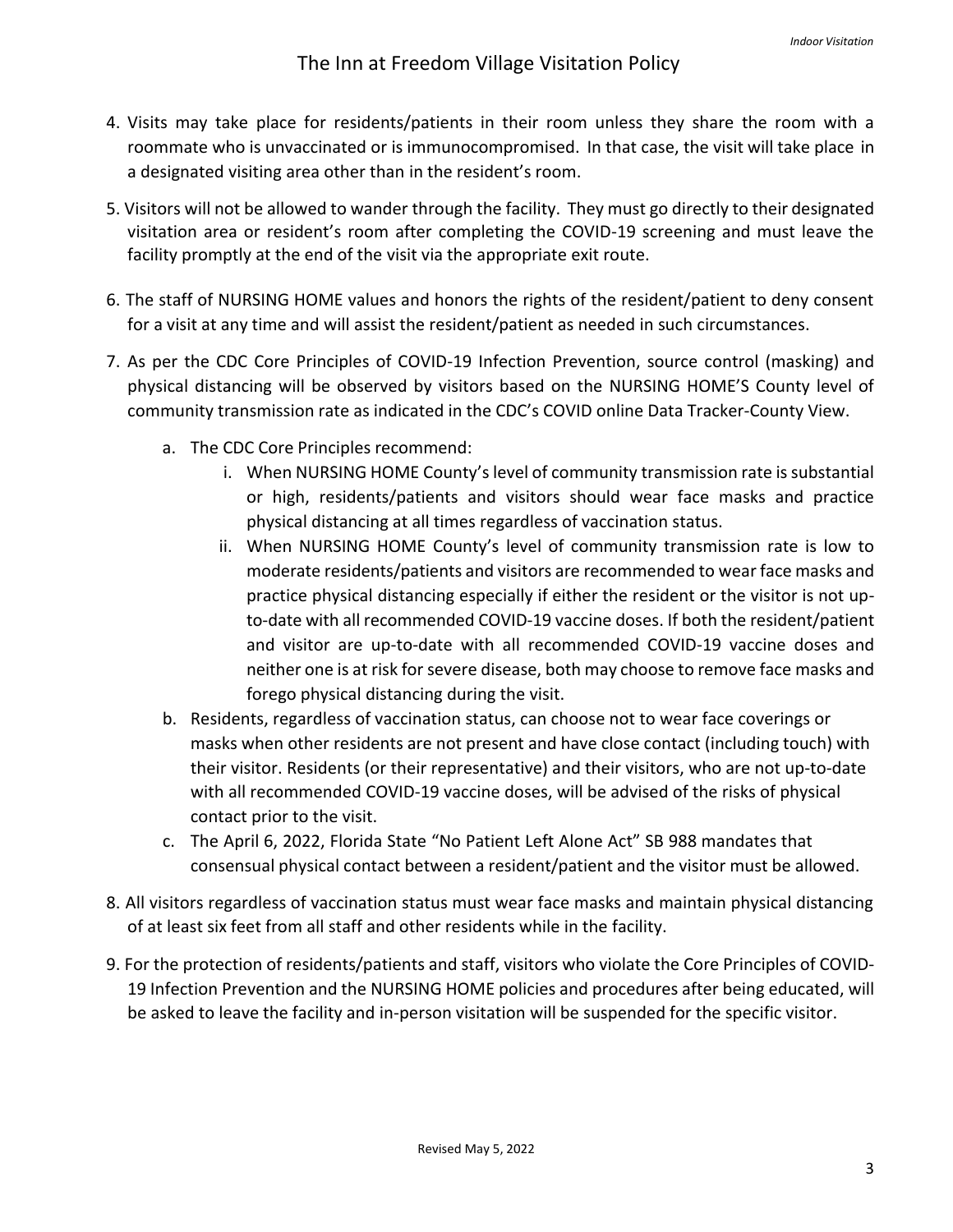### **Designation of and In-person Visitation by an Essential Caregiver**

In accordance with the April 6, 2022, State of Florida, SB 988, "No Resident Left Alone Act," each NURSING HOME resident/patient will be asked to designate a family member, friend, guardian or other person as an "essential caregiver." Under the Act, this essential caregiver is allowed to visit the resident/patient for at least 2 hours daily in addition to any other visitation authorized by the NURSING HOME. The essential caregiver is not required by the NURSING HOME to provide any form of care to the resident/patient during their visits. Resident/patients have the right to decline designation of an essential caregiver. The designated essential caregiver will be documented in the resident/patient clinical record.

#### **Special Circumstances Requiring In-person Visitation**

In accordance with the April 6, 2022, State of Florida, SB 988, "No Resident Left Alone Act," the NURSING HOME must allow in-person visitation in all of the following circumstances unless the resident/patient objects:

- End-of-Life situations;
- With a resident/patient who is struggling with a change in environment and the lack of inperson family support when having previously lived with family before admission to NURSING HOME;
- With a resident/patient is experiencing emotional distress or is grieving the loss of a friend or family member who has recently died;
- With a resident/patient who is in the process of making one or more major medical decisions;
- With a resident/patient who needs cueing or encouragement to eat or drink when that assistance was previously provided by a family member or caregiver; and/or
- With a resident/patient who used to talk and interact with others who is now seldom speaking.

#### **In-person Visitation during COVID-19 Outbreak in the Facility**

Under the November 12, 2021 CMS guidance, indoor visitation for NURSING HOME facility residents/patients may occur for all residents at all times including during the times when the facility is investigating or experiencing an outbreak of COVID-19. An outbreak is defined by CDC as a new COVID-19 infection in any healthcare personnel or the nursing-home onset COVID-19 infection in a resident.

- 1. NURSING HOME will make a resident/patient or their representative and the visitor(s) aware of the facilities status when under investigation or outbreak for COVID-19, the risks associated with visiting during this time and the infection control practices to be followed during their visit.
- 2. During such times visitation should take place in the resident's/patient's room unless disallowed due to contraindications concerning a resident's roommate.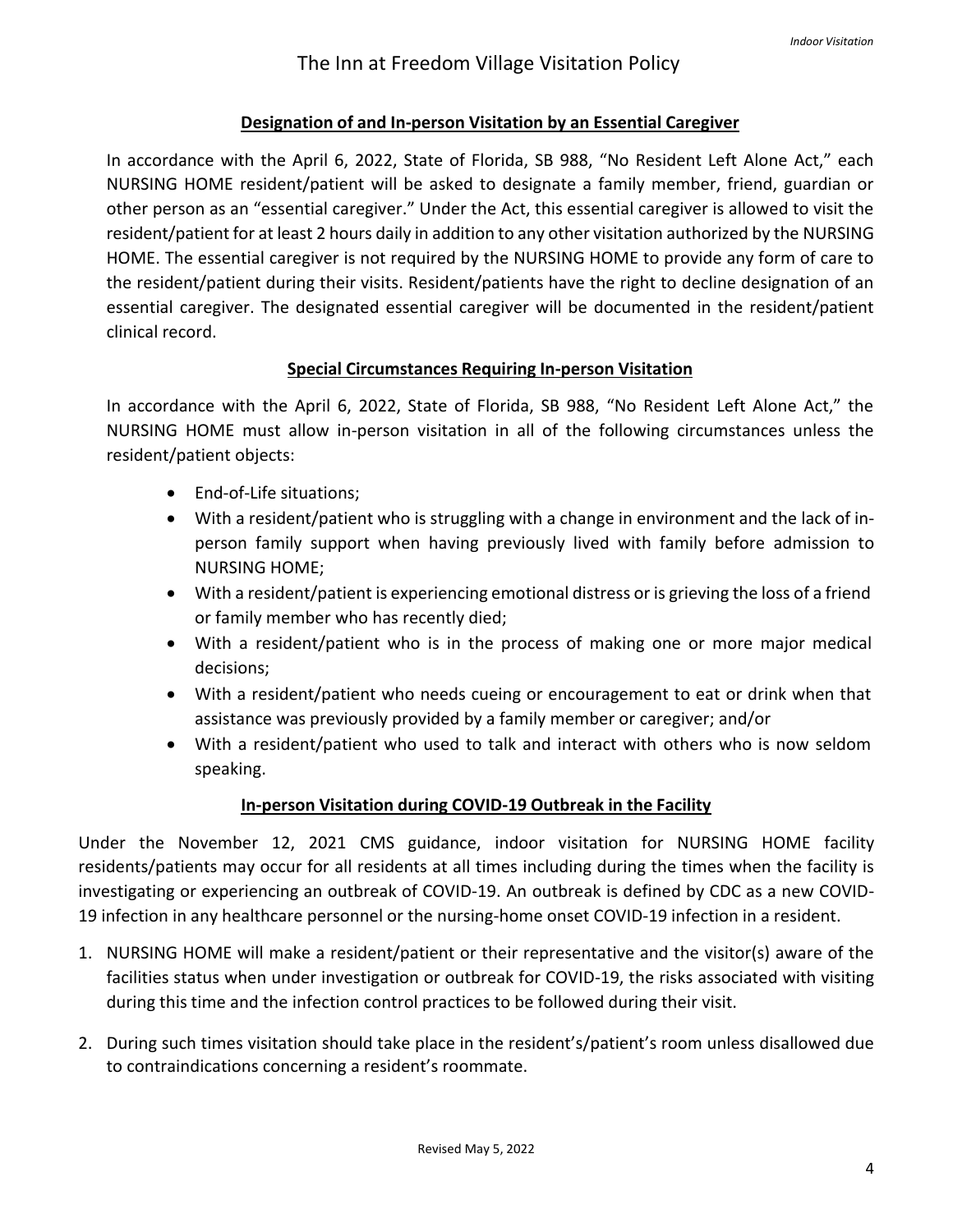- 3. Both resident/patient and visitor must wear face masks regardless of vaccination status.
- 4. Residents/patients on transmission based precautions are not recommended to have visitors; however, CMS states that visitation may be allowed in the resident's room with the resident wearing a face mask and the visitor wearing required Personal Protective Equipment (PPE) during the visit. NURSING HOME may offer to provide PPE to the visitors to wear during the visit but under this guidance is not required to do so.
- 5. When other Personal Protective Equipment (PPE) in addition to face coverings is necessary for the visit, visitors must follow the instructions from NURSING HOME staff and wear the PPE properly during the entire visit.

#### **Important Considerations for Visitation**

Visitation for a NURSING HOME resident/patient will be person-centered, considering the resident's/patient's physical, mental and psychosocial well-being and will support their quality of life. To further reduce transmission risk, physical barriers such as Plexiglas dividers or curtains may be used when necessary due to SARS-CoV-2 level of infection in the community. NURSING HOME will enable visits to be conducted with an adequate degree of privacy.

The CMS guidelines do not indicate any age restriction for visitors; however, all visitorsto NURSING HOME must be able to adhere to the core principles of COVID-19 infection prevention. If a specific visitor violates the core principals of COVID-19 infection prevention and NURSING HOME visitation policies and procedures in-person visits will be suspended and the visitor will be asked to leave. NURSING HOME staff will monitor for any visitors having difficulty adhering to the core principles of COVID-19 infection prevention and take appropriate action to educate and/or to ensure that the visitor leaves the facility.

#### **Covid-19 Testing and Vaccination of Visitors**

The NURSING HOME will encourage testing of visitors during times when the NURSING HOME'S County community transmission rate is at the substantial or high level. The facility will encourage all visitors to be tested on their own prior to coming to the facility (e.g. within 2-3 days) of their visit. However, under CMS guidance, visitors are not required to test or to show proof of having tested as a condition of visitation.

The NURSING HOME will educate and encourage visitors to become vaccinated against COVID-19 to help prevent the spread of COVID-19 illness. Visitors are not required to be vaccinated or to show proof of vaccination as a condition of visitation. Visitors who decline to disclose their vaccination status will be assumed to be unvaccinated and will be required to wear a face mask at all times while in the facility. This assumption applies to representatives of the Office of the State Long-Term Care Ombudsman and protection and advocacy systems.

The Administrator of the NURSING HOME will make every effort to facilitate safe indoor in-person visitation consistent with the regulations set forth by the Centers for Medicare and Medicaid Services, the Centers for Disease Control, the Florida Department of Emergency Management, the Agency for Health